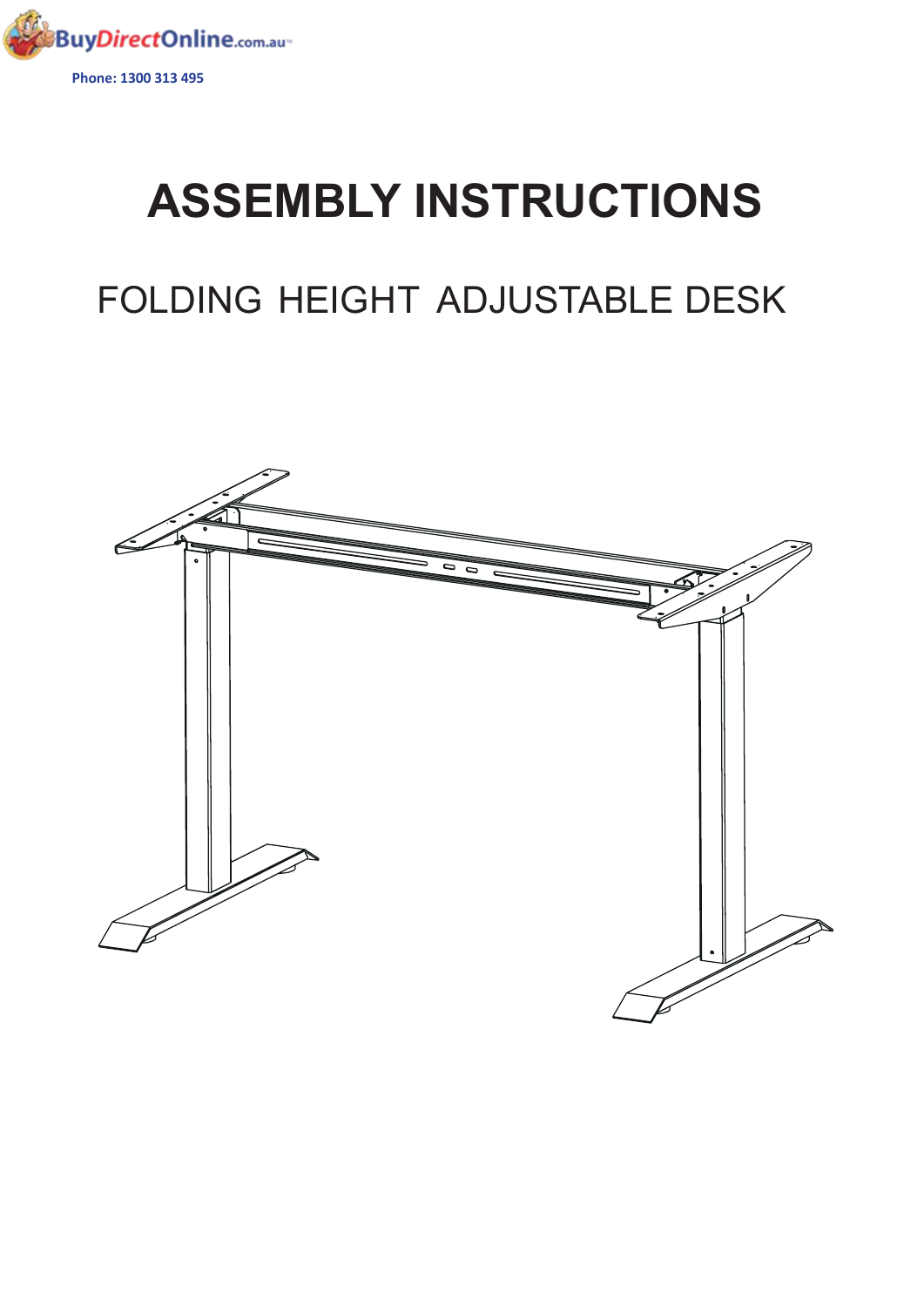## NeedTwoOrMore People To Complete



Assemble Item On a Clean Flat Surface



- Please check you have all hardware before assembling.
- Please ensure you have the name of the item and hardware part required and quantity.
- Please contact us by mail, if you have any questions, and we will reply you ASAP.
- Enjoy your new purchase!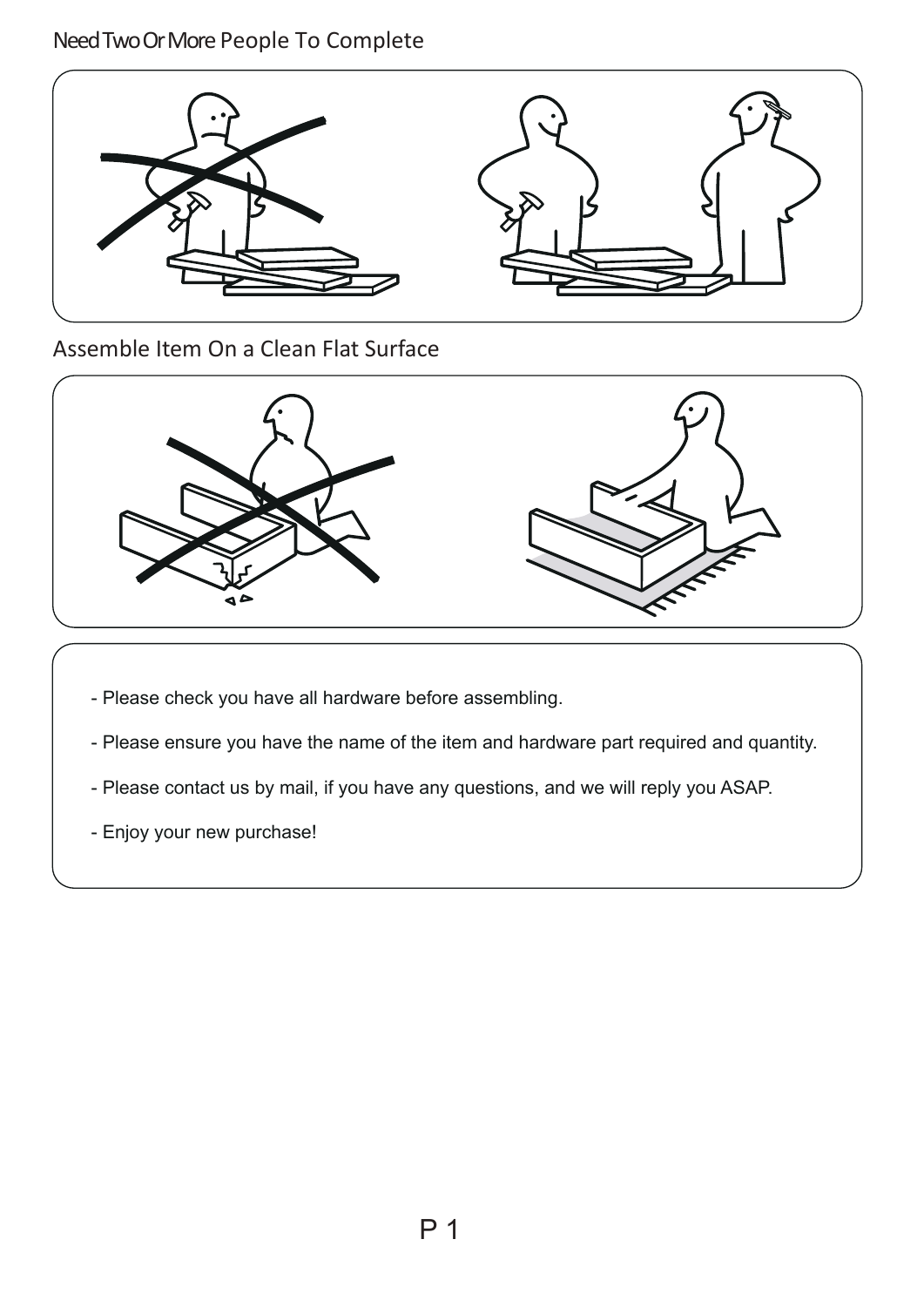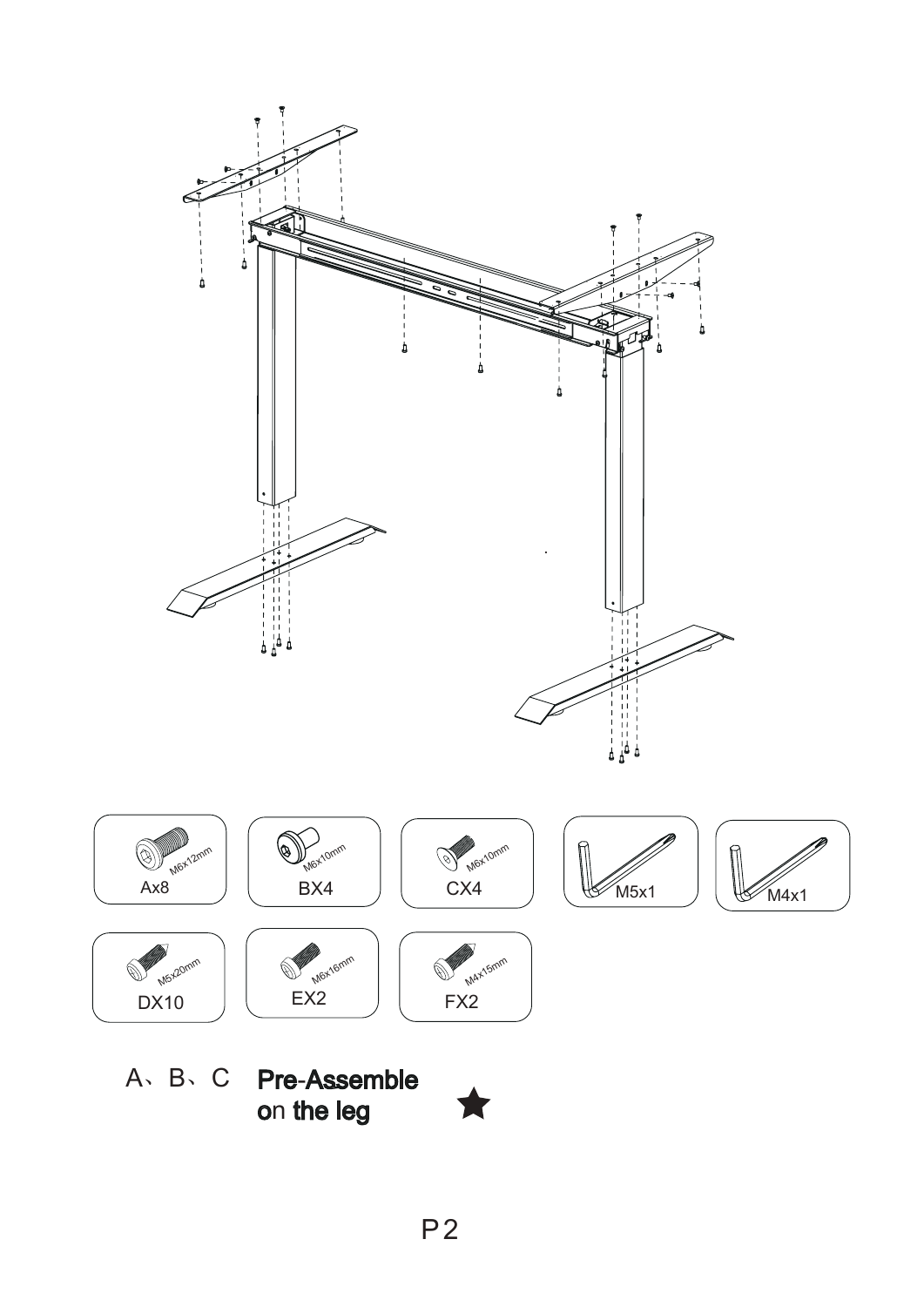

Open the frame to the right angle position.Assemble the base.



Tighten the screws for the foot. And don't forget tighten the folding legs.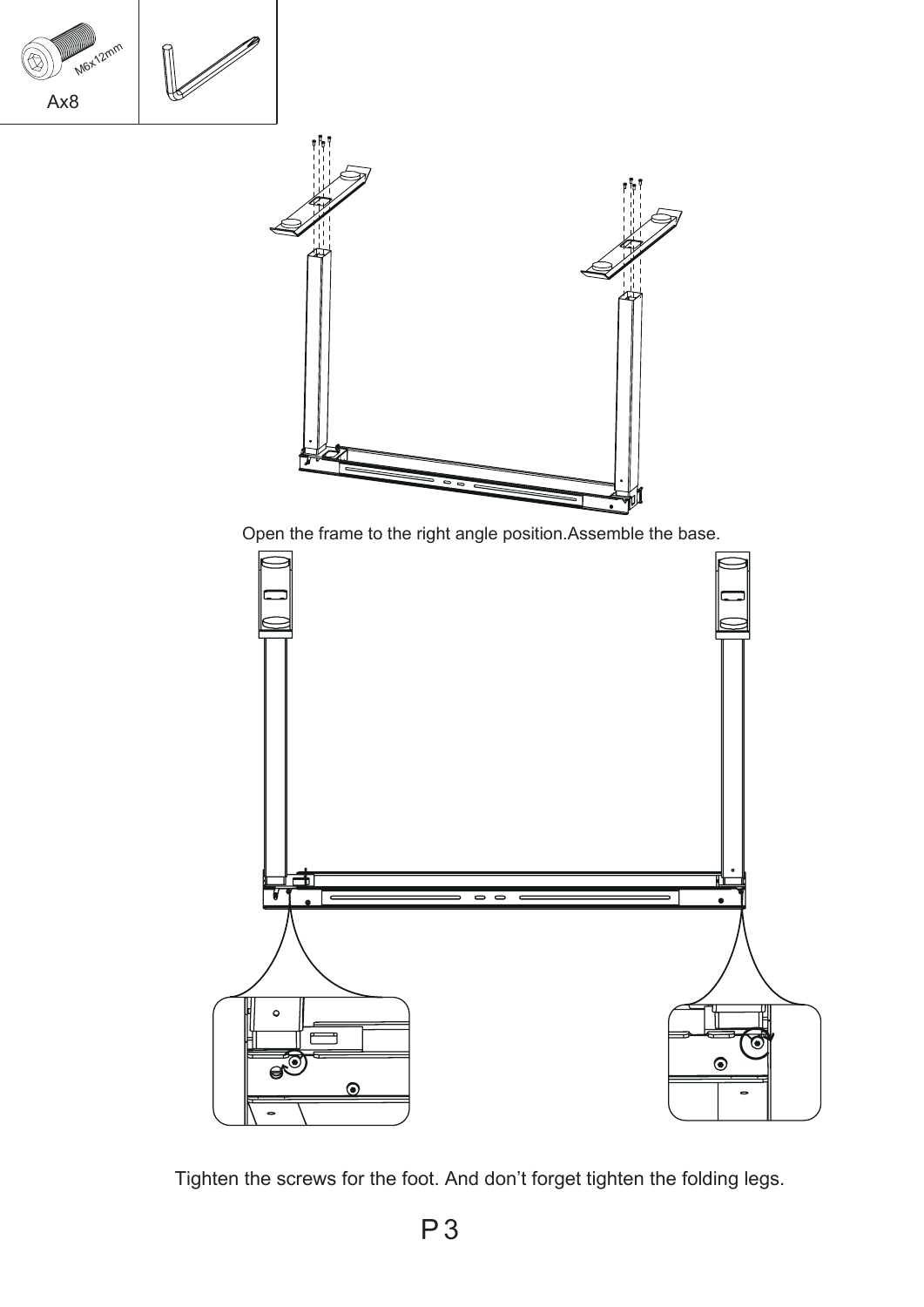

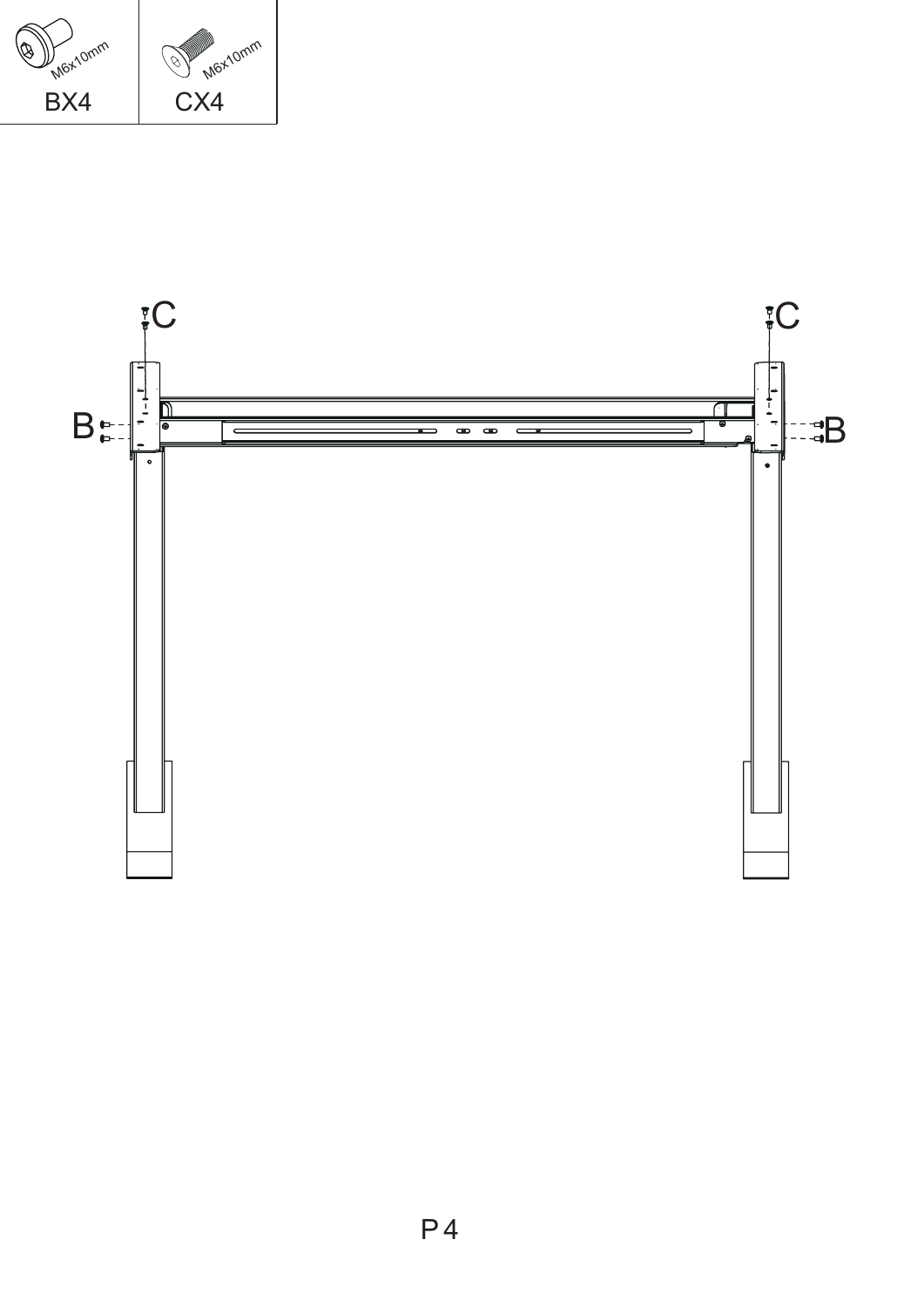

 $\chi$ 



Loose the screws firstly, choose an ideal width, then tighten the screws in the position.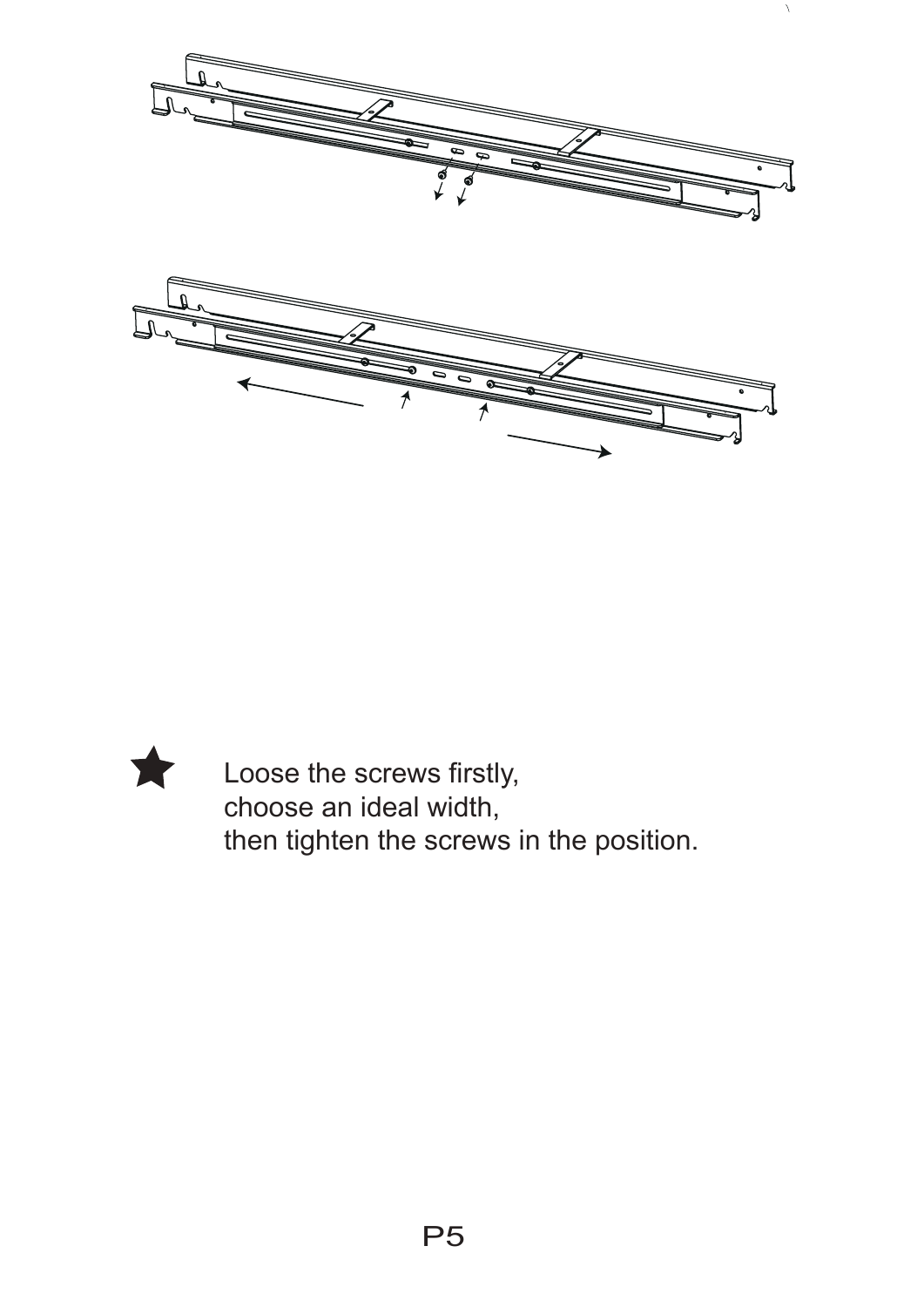

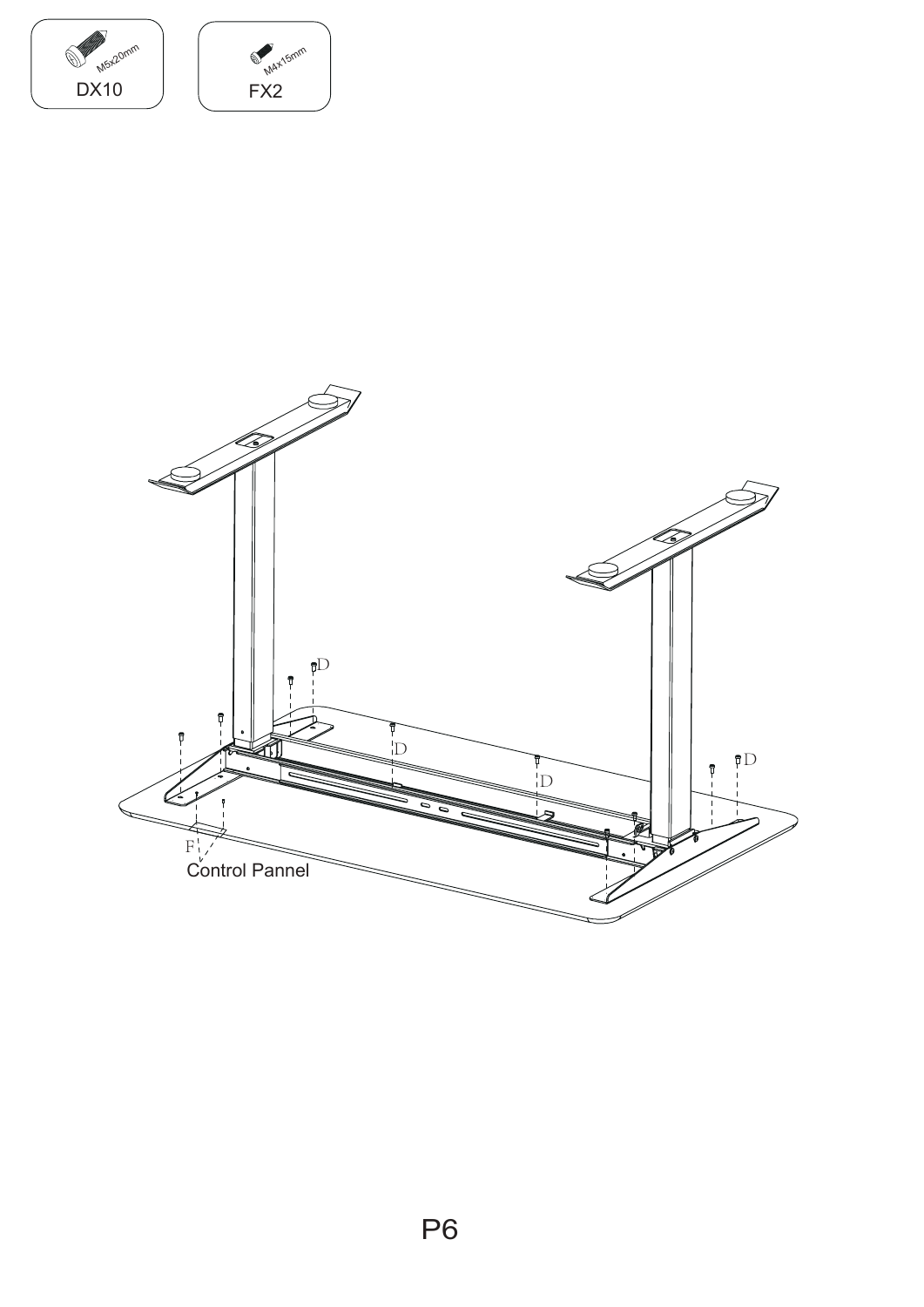





Put the control box in the cable tray. -insert the motor plug in M1 -insert the control panel plug in HS -insert the power plug in AC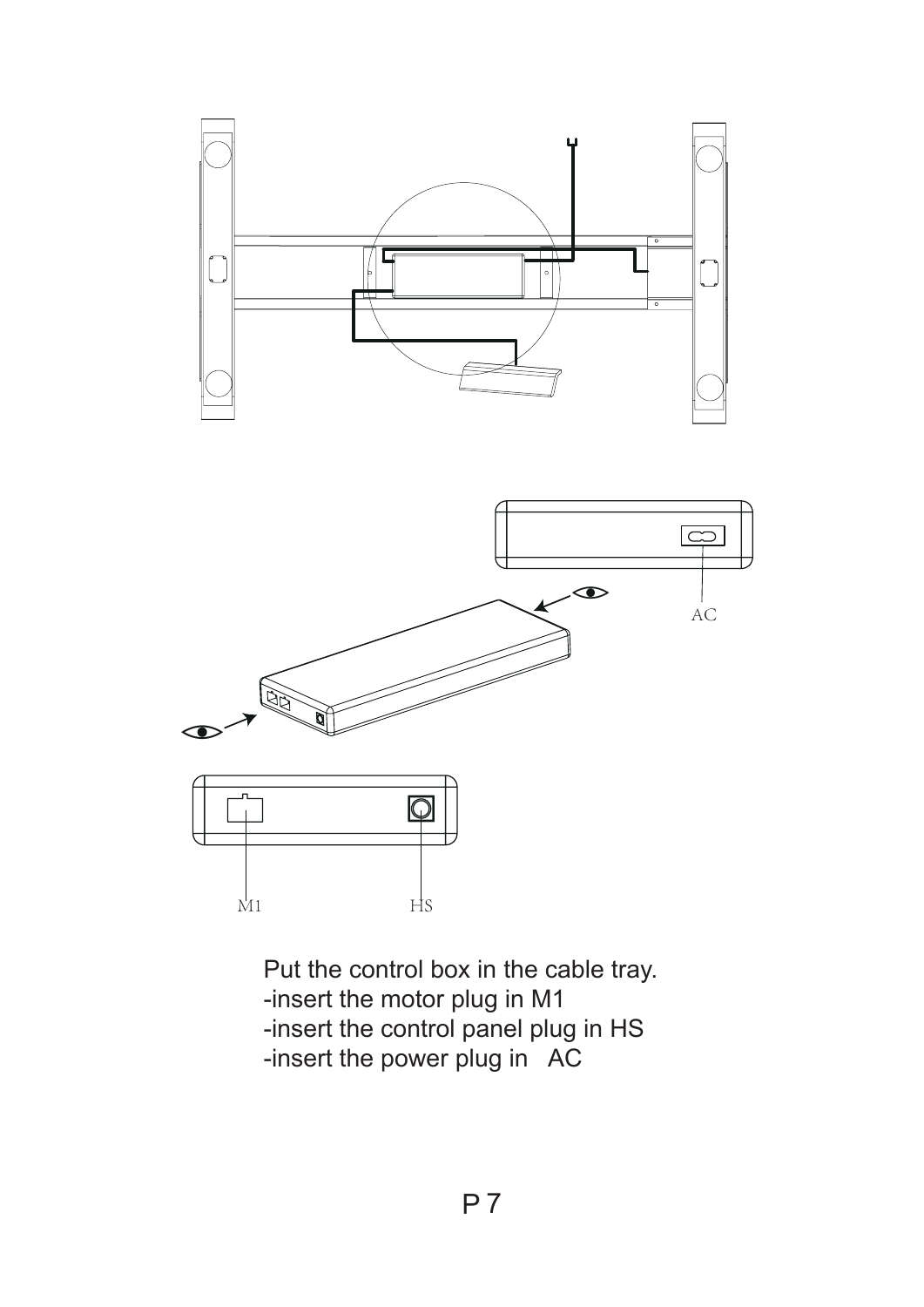

Assemble the control box